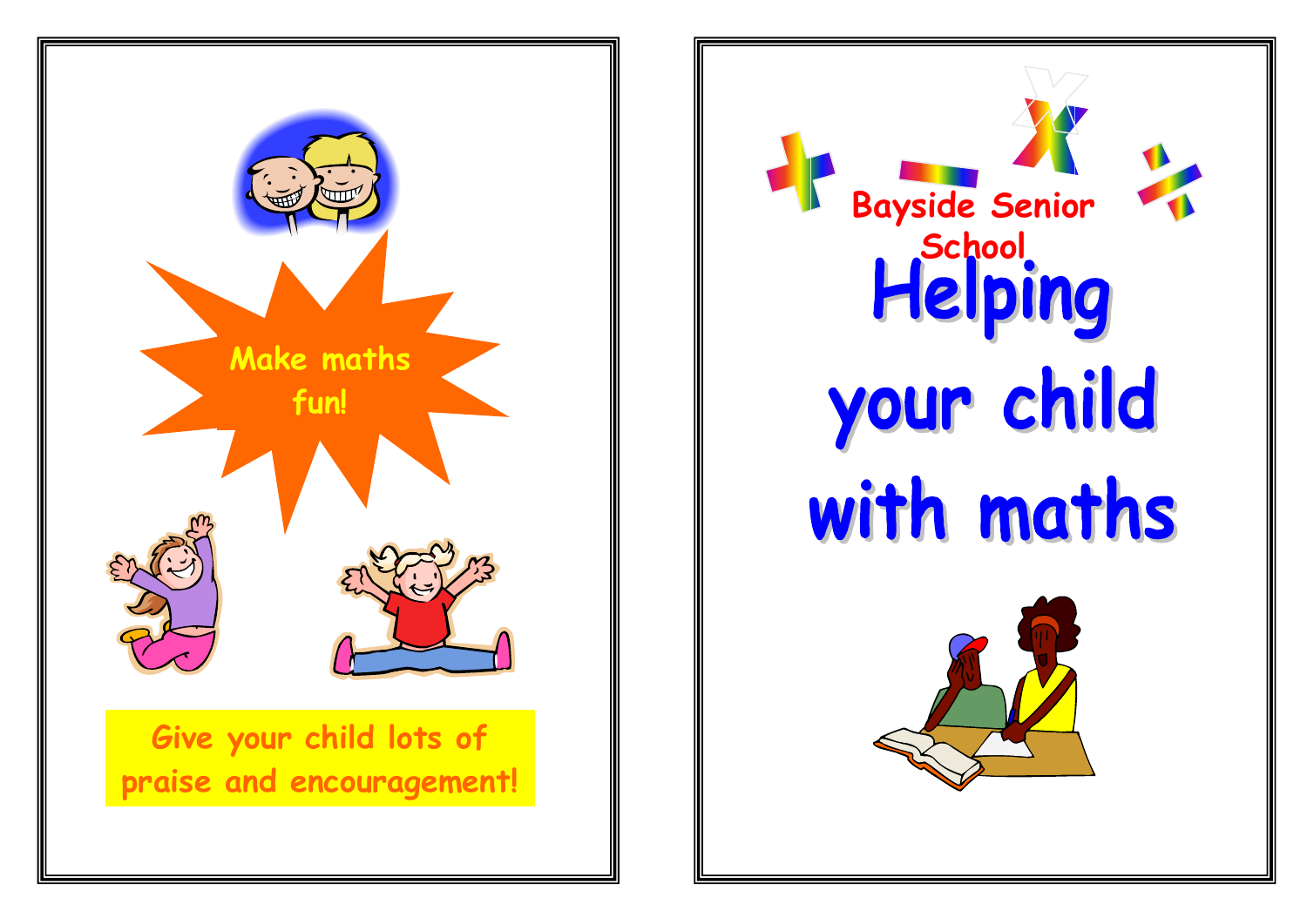#### **CALCULATION**

A lot of emphasis in Numeracy teaching is placed on using mental calculations where possible. As children progress through the school and are taught more formal methods, they are still encouraged to think about mental strategies they could use first and only use written methods for calculations they cannot solve in their heads. It is important that children are secure in their number bonds (adding numbers together and subtracting them e.g 10-6=4, 13+7=20) and have a good understanding of place value (tens and units etc).



#### **SHAPES AND MEASURES**



•Hunt for right angles around your home. Can your child spot angles bigger or smaller than a right angle?

•Look for symmetrical objects. Help your child to draw or paint symmetrical pictures/patterns.

•Practise measuring the lengths or heights of objects in metres or centimetres. Help your child to use different rulers and tape measure correctly. Encourage them to estimate before measuring.

•Let your child chelp with cooking at home. Help them to measure ingredients accurately using a weighing scales or measuring jugs. Talk about what each division on the scales stands for.

•Choose some food items in your kitchen. Try to put these objects in order of weight by feel alone. Check by looking at the weight as printed on the packet.

•Practise telling the time with your child. Use both the digital and analogue clock.

•Use a stop watch to time how long it takes to do everyday tasks e.g. how long does it take to get dressed. Encourage your child to estimate first.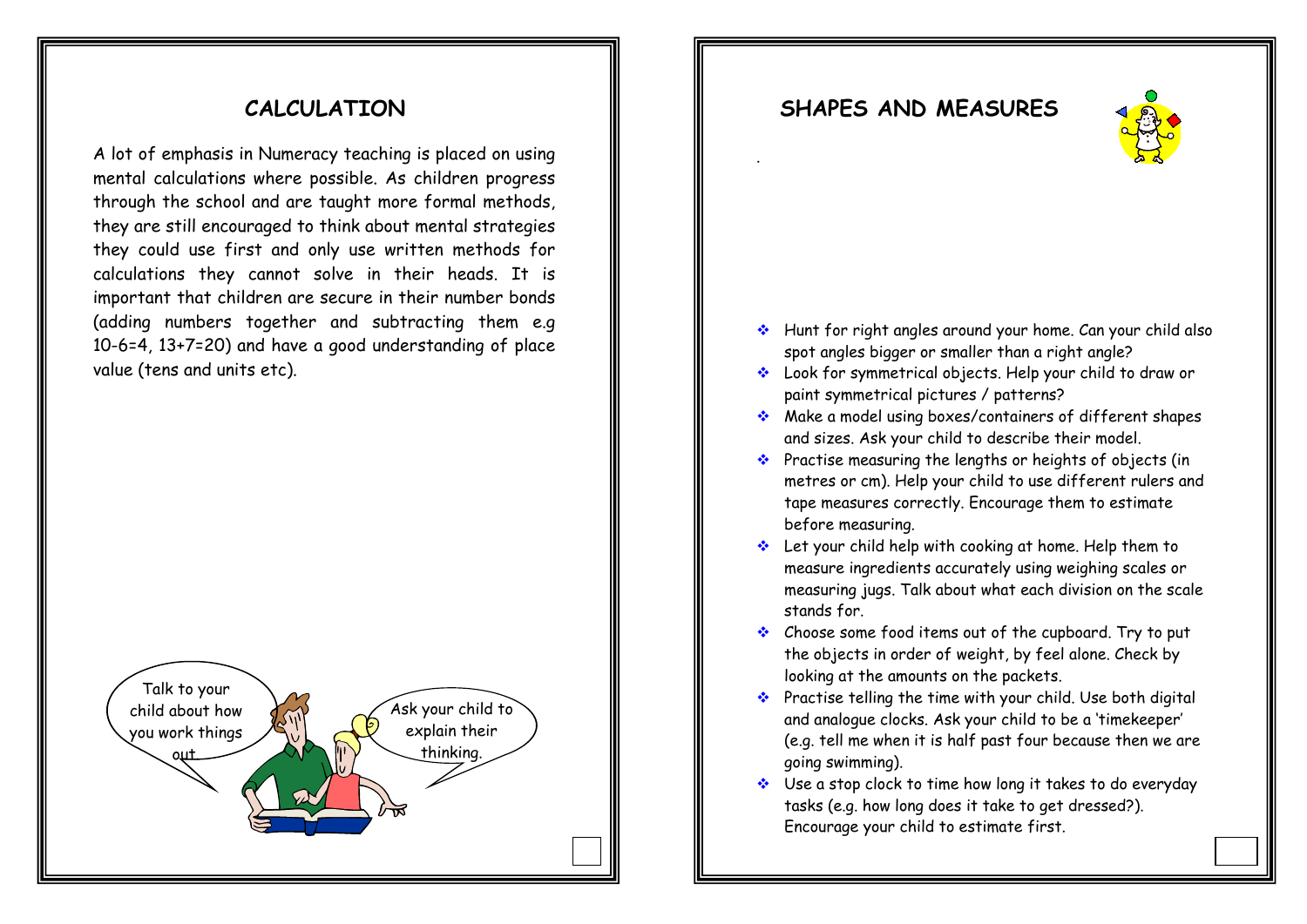#### **PRACTISING NUMBER FACTS**



- $\triangleright$  Find out which number facts your child is learning at school (addition facts to 10, times tables, doubles etc). Try to practise for a few minutes each day using a range of vocabulary.
- ¾ Have a 'fact of the day'. Pin this fact up around the house. Practise reading it in a quiet, loud, squeaky voice. Ask your child over the day if they can recall the fact.
- ¾ Play 'ping pong' to practise complements with your child. You say a number. They reply with how much more is needed to make 10. You can also play this game with numbers totalling 20, 100 or 1000. Encourage your child to answer quickly, without counting or using fingers.
- $\blacktriangleright$  Throw 2 dice. Ask your child to find the total of the numbers (+), the difference between them (-) or the product (x). Can they do this without counting?
- ¾S Use a set of playing cards (no pictures). Turn over two cards and ask your child to add or multiply the numbers. If they answer correctly, they keep the cards. How many cards can they collect in 2 minutes?
- ¾ Play Bingo. Each player chooses five answers (e.g. numbers to 10 to practise simple addition, multiples of 5 to practise the five times tables). Ask a question and if a player has the answer, they can cross it off. The winner is the first player to cross off all their answers.
- ¾ Give your child an answer. Ask them to write as many addition sentences as they can with this answer (e.g.  $10 = \Box + \Box$ ). Try with multiplication or subtraction.
- $\blacktriangleright$  Give your child a number fact (e.g. 5+3=8). Ask them what else they can find out from this fact (e.g. 3+5=8, 8-5=3, 8- 3=5, 50+30=80, 500+300=800, 5+4=9, 15+3=18). Add to the list over the next few days. Try starting with a  $\times$  fact as well.

When faced with a calculation problem, encourage your child to ask…

- $*$  Can I do this in my head?
- $*$  Could I do this in my head using drawings or jottings to help me?
- $\star$ Do I need to use a written method?
- \* Should I use a calculator?



Also help your child to estimate and then check the answer. Encourage them to ask…

Is the answer sensible?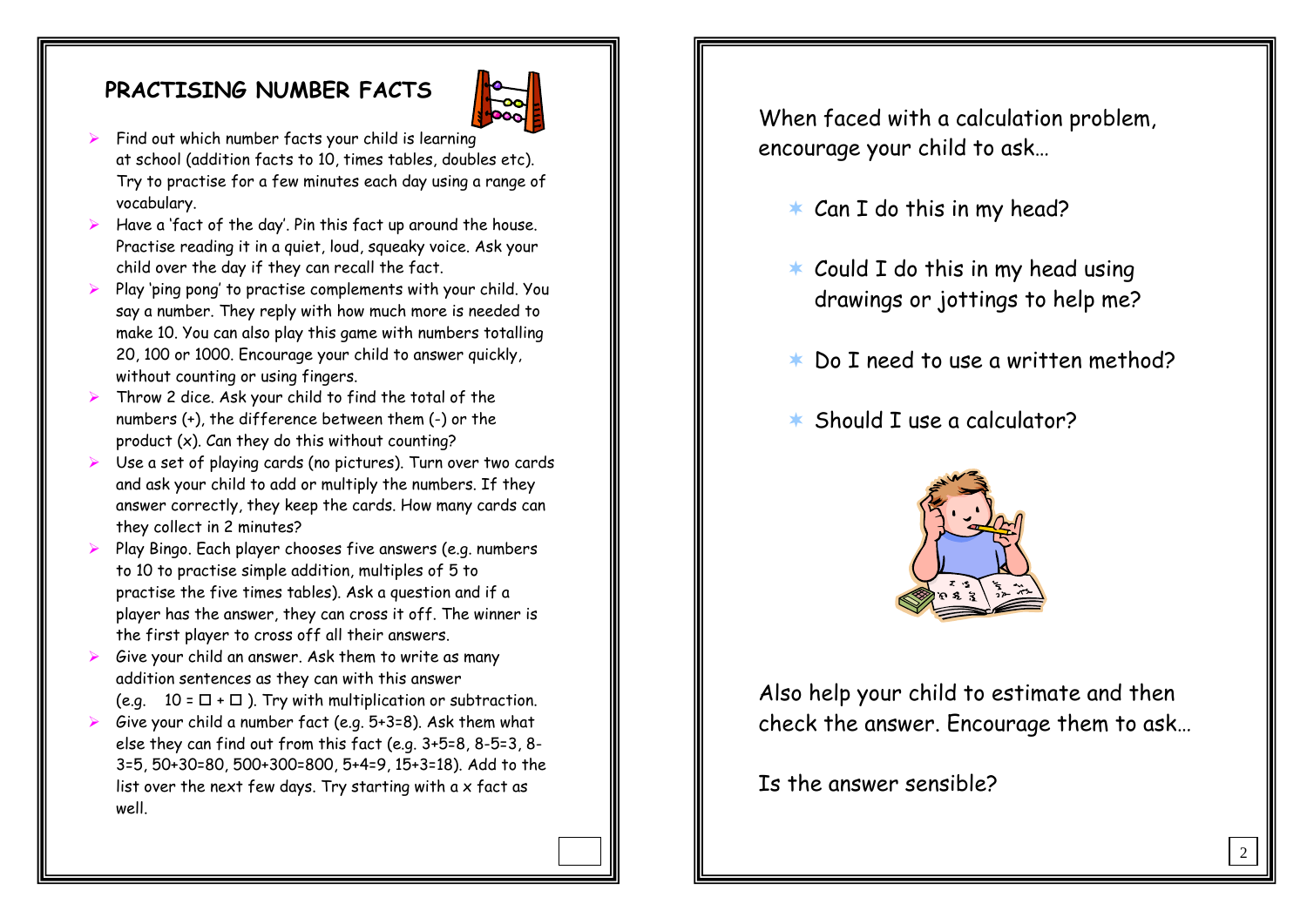**ADDITION** Children are taught to understand addition as combining two sets and counting on.Calaulations are put into practical contexts so the the child sees the relevance of the method they are learning. The methods below are a progression from junior infants to 6th class. When reciting adddition tables use **plus/add** rather than **and**.

| $2 + 3 =$<br>At a party, I eat 2 cakes and<br>my friend eats 3.<br>How many cakes did we eat<br>altogether?               | Children could draw a picture<br>to help them work out the<br>answer.                                                                                                                                 |
|---------------------------------------------------------------------------------------------------------------------------|-------------------------------------------------------------------------------------------------------------------------------------------------------------------------------------------------------|
| $7 + 4 =$<br>7 people are on the bus. 4 more<br>get on at the next stop. How<br>many people are on the bus<br>now?        | Children could use dots or tally<br>marks to represent objects<br>(quicker than drawing a picture)                                                                                                    |
| $47 + 25 =$<br>My sunflower is 47cm tall.<br>It grows another 25cm. How<br>tall is it now?<br>+20<br>47<br>67<br>72<br>or | Drawing an empty number line<br>helps children to record the<br>steps they have taken in a<br>calculation (start on 47, +20,<br>then +5). This is much more<br>efficient than counting on in<br>ones. |
| +20<br>+3<br>+2<br>47<br>67<br>70<br>72                                                                                   | 3                                                                                                                                                                                                     |

### **REAL LIFE PROBLEMS**

- ∗ Go shopping with your child to buy two or three items. Ask them to work out the total amount spent and how much change you will get.
- $\star$  Buy some items with a percentage extra free. Help your child to calculate how much of the product is free.
- $\star$  Plan an outing during the holidays. Ask your child to think about what time you will need to set off and how much money you will need to take.
- $\star$  Use a TV guide. Ask your child to work out the length of their favourite programmes. Can they calculate how long they spend watching TV each day / each week?
- Use a bus or train timetable. Ask your child to work out how long a journey between two places should take? Go on the journey. Do you arrive earlier or later than expected? How much earlier/later?
- $\star$  Help your child to scale a recipe up or down to feed the right amount of people.
- ∗ Work together to plan a party or meal on a budget.



These are just a few ideas to give you a starting point. Try to involve your child in as many problem-solving activities as possible. The more 'real' <sup>a</sup> problem is, the more motivated they will be when trying to solve it.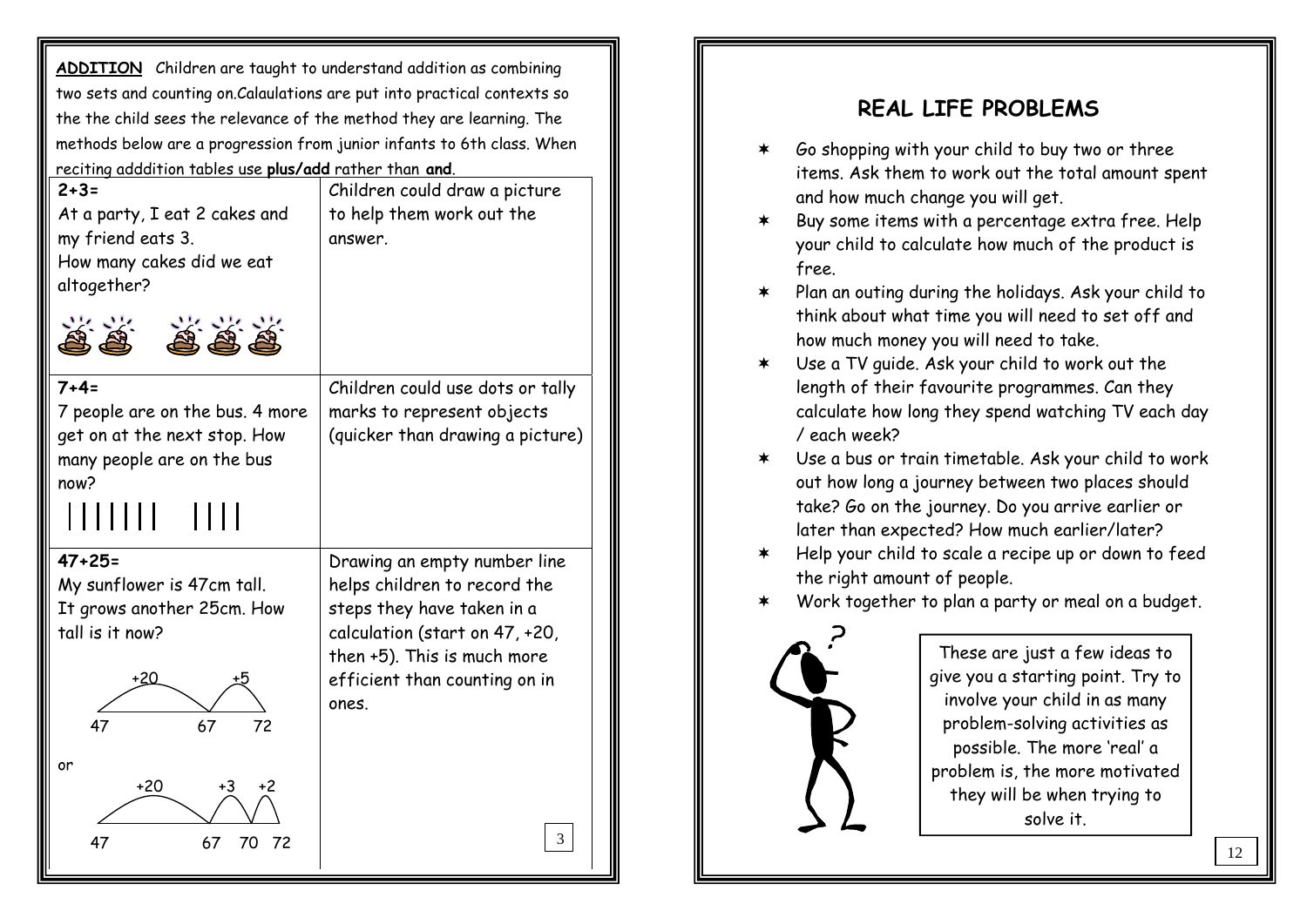# TablesWhen learning tables start 2 with the variable followed by the constant .e.g.  $1x7=7$  1x7-14 3x7=21 4x7=28 5x7=35 6x7=42 7x7=49 8x7=56 9x7=63 10x7=70 11x7=77R 12x7=8411

### **ADDITIONChildren are taught to start from the bottom**

There are 487 boys and 546 girls in a school. How many children are there altogether?

 **5 4 6**

**\_\_\_\_\_\_\_\_\_ 1 0 3 3** $\frac{1}{3}$ 

 **+ 4 8 7**

 **487+546=** Children will be taught written methods for those calculations they cannot do 'in their heads'.

> Expanded methods build on mental methods and make the value of the digits clear to children. The language used is very important.

> \*7 plus 6 =13, put down your 3 and carry your 1. The number must be placed on the bottom line left of the 7. Keep the nubers carried over smaller than the original digit.

\* 1 plus 8=9 plus 4=13 put down your 3 and carry your 1

\* 1 plus 4=5 plus 5 =10, write down my 10

 The children are taught the importance of placing digits with the same value underneath each other in clear column.4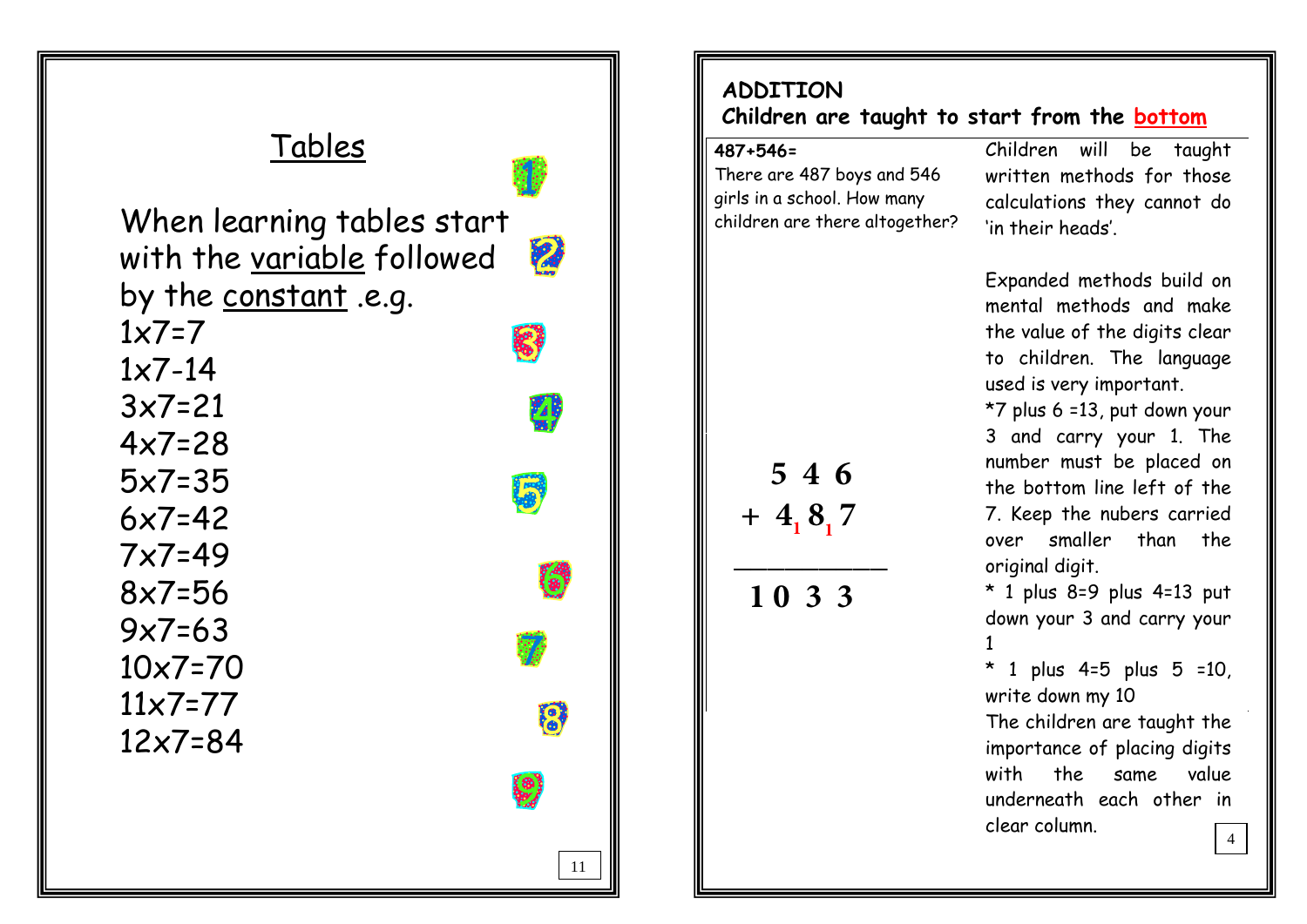| <b>SUBTRACTION</b><br>Children are taught to understand subtraction as<br>taking away (counting back) and finding the<br>difference (counting up) |                                                                             |  |
|---------------------------------------------------------------------------------------------------------------------------------------------------|-----------------------------------------------------------------------------|--|
| $5 - 2 =$<br>I had five balloons. Two burst.<br>How many did I have left?                                                                         | Drawing a picture helps<br>children to visualise the<br>problem.            |  |
| <b>२९९९%</b><br>Take away                                                                                                                         |                                                                             |  |
| A teddy bear costs €5 and a doll<br>costs $\epsilon$ 2. How much more does<br>the bear cost?                                                      |                                                                             |  |
| DAIQUIQ<br>Find the<br>difference<br>33 G                                                                                                         |                                                                             |  |
| $7 - 3 =$<br>Mum baked 7 biscuits. I ate 3.<br>How many were left?                                                                                | Using dots or tally marks is<br>quicker than drawing a<br>detailed picture. |  |
| ┝╋┥║║║║<br>Take away                                                                                                                              |                                                                             |  |
| Lisa has 7 felt tip pens and Tim has<br>3. How many more does Lisa have?                                                                          |                                                                             |  |
| Find the<br>difference                                                                                                                            |                                                                             |  |
|                                                                                                                                                   | 5                                                                           |  |

匠

| Division: Children are introduced to different ways of writing division. 6<br>$18 - 6$<br>6 18<br><u>18</u><br><u>18</u><br>6                                                               |                                                                                                                                                                                                                                                                                                                                                                                                                                                                                                                                                                                                                                                              |  |
|---------------------------------------------------------------------------------------------------------------------------------------------------------------------------------------------|--------------------------------------------------------------------------------------------------------------------------------------------------------------------------------------------------------------------------------------------------------------------------------------------------------------------------------------------------------------------------------------------------------------------------------------------------------------------------------------------------------------------------------------------------------------------------------------------------------------------------------------------------------------|--|
| $84 \div 6 =$<br>I need 6 drawing pins to put up<br>a picture. How many pictures<br>can I put up with 84 pins?                                                                              | <b>Short Division:</b><br>We say 8 divided by 6=1<br>remainder 2. The 2 is placed<br>beside the 4.<br>Now we say 24 divided by<br>$6 = 4$                                                                                                                                                                                                                                                                                                                                                                                                                                                                                                                    |  |
| Tina has 473 daffodil bulbs<br>to plant. She must plant<br>the bulbs in 11 different<br>rows.<br>How many bulbs will be in<br>each row?<br><u>043</u><br>473<br>11<br>3 3<br>3 <sub>3</sub> | <u>Long division method;</u><br>Estimate first<br>437 divided by 11.<br>Round each number to the<br>nearest 10.<br>470 divided by 10.=47<br>Divide 11 (the divisor)<br>2.<br>into the first number 4.<br>It won't go so divide the<br>3.<br>divisor into the first two<br>numbers 47. How many t imes<br>will 11 go into 47? 11 x 4=44so 11<br>will divide into 47 4 times.write<br>the 44 under the 47.<br>Now subtract 44 from<br>4.<br>$47 = 3$<br>Bring down the 3 beside<br>5.<br>the 3 that was left over.<br>How many times will 11<br>6.<br>ldivide into 33? 11 x3=33. So<br>write the 33 under the 33 and<br>subtract. There is no remainder.<br>10 |  |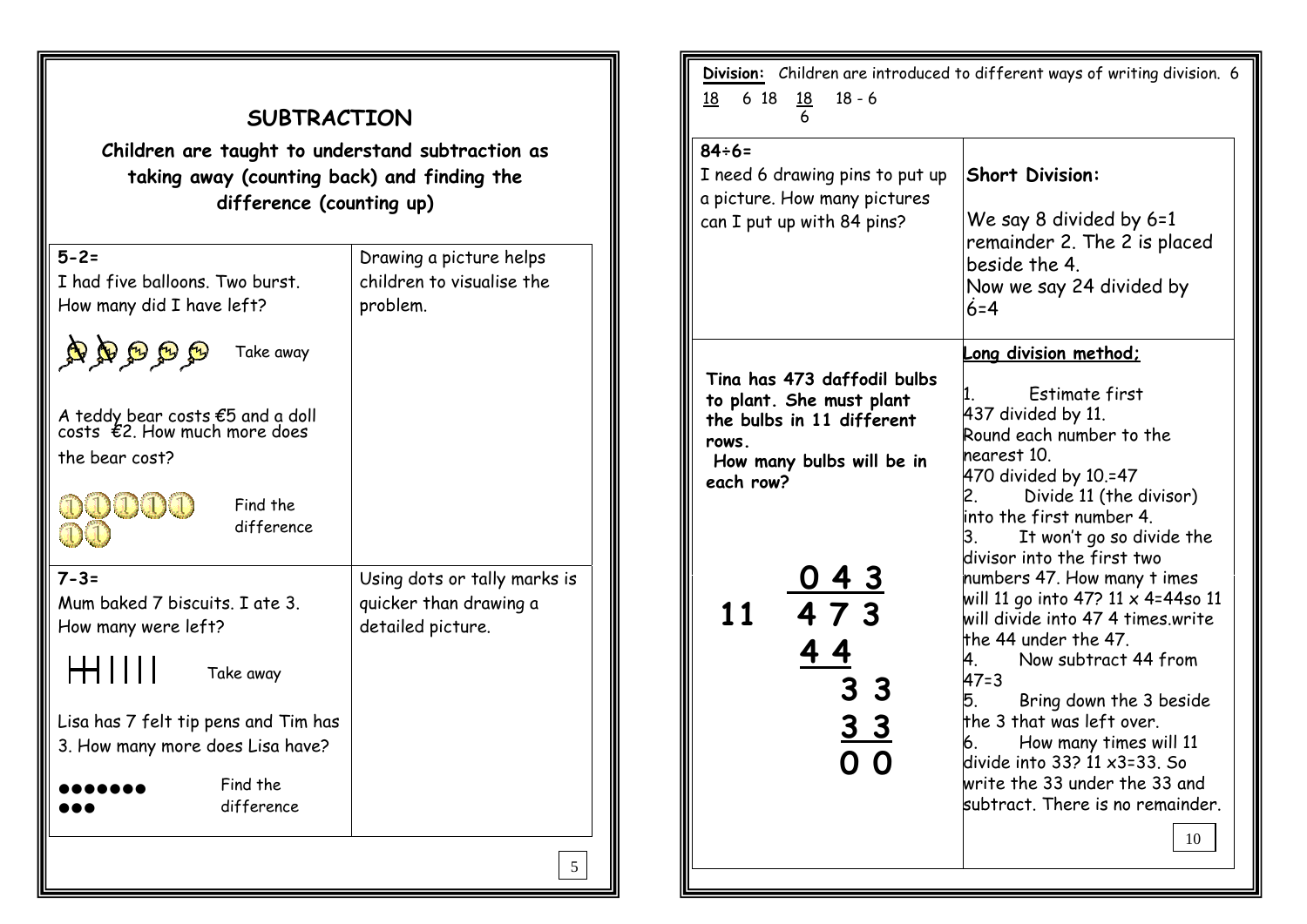| DTAT2TOM                                                                                                                                                                                 |                                                                                                                                                               |  |
|------------------------------------------------------------------------------------------------------------------------------------------------------------------------------------------|---------------------------------------------------------------------------------------------------------------------------------------------------------------|--|
| Children are taught to understand division as<br>sharing and grouping.                                                                                                                   |                                                                                                                                                               |  |
| $6 ÷ 2 =$<br>6 Easter eggs are shared between 2<br>children. How many eggs do they get each?<br>Sharing<br>between 2<br>There are 6 Easter eggs. How many<br>children can have two each? | More pictures!<br>Drawing often gives<br>children a way into<br>solving the problem.                                                                          |  |
| Grouping<br>in twos                                                                                                                                                                      |                                                                                                                                                               |  |
| $12 \div 4 =$<br>4 apples are packed in a basket. How many<br>baskets can you fill with 12 apples?<br>Grouping<br>in fours                                                               | Dots or tally marks<br>can either be shared<br>out one at a time or<br>split up into groups.                                                                  |  |
| $28 ÷ 7 =$<br>A chew bar costs 7p. How many can I buy<br>with 28p?<br>0<br>14<br>21<br>28<br>7                                                                                           | Repeated subtractiionn<br>method:<br>In this example you<br>makes jumps of 7<br>backwards until you get to<br>zero.<br>4 jumps of 7 until you get<br>to zero. |  |

**DIVEREAL!** 

#### **SUBTRACTIONStart from the bottom**

#### **84cm-27cm=**

9





Children could count back using an empty number line. This is a really good way for them to record the steps they have taken (start on 84, -20, then –7).

#### **834-378=**

The library owns 834 books. 378 are out on loan.How many are on the shelves?



Children progress onto subtraction using decomposition – where there are fewer units, tens, hundreds etc in the larger number. To do this we use the **decomposition method**.

 Starting with the units, 8 from 4 we can't take, so we carry over a ten to make 14 units leaving 2 tens. 8 from 14 equals 6 units. Moving onto the tens column, 7 tens from 2 tens we can'tdo, so we carry over a hundred to make 13tens leaving 7 hundreds. Now 7 from 13 tens equals 6 tens.Write down your 6.

finally in the hundreds column 3 from 7 equals 4 undreds.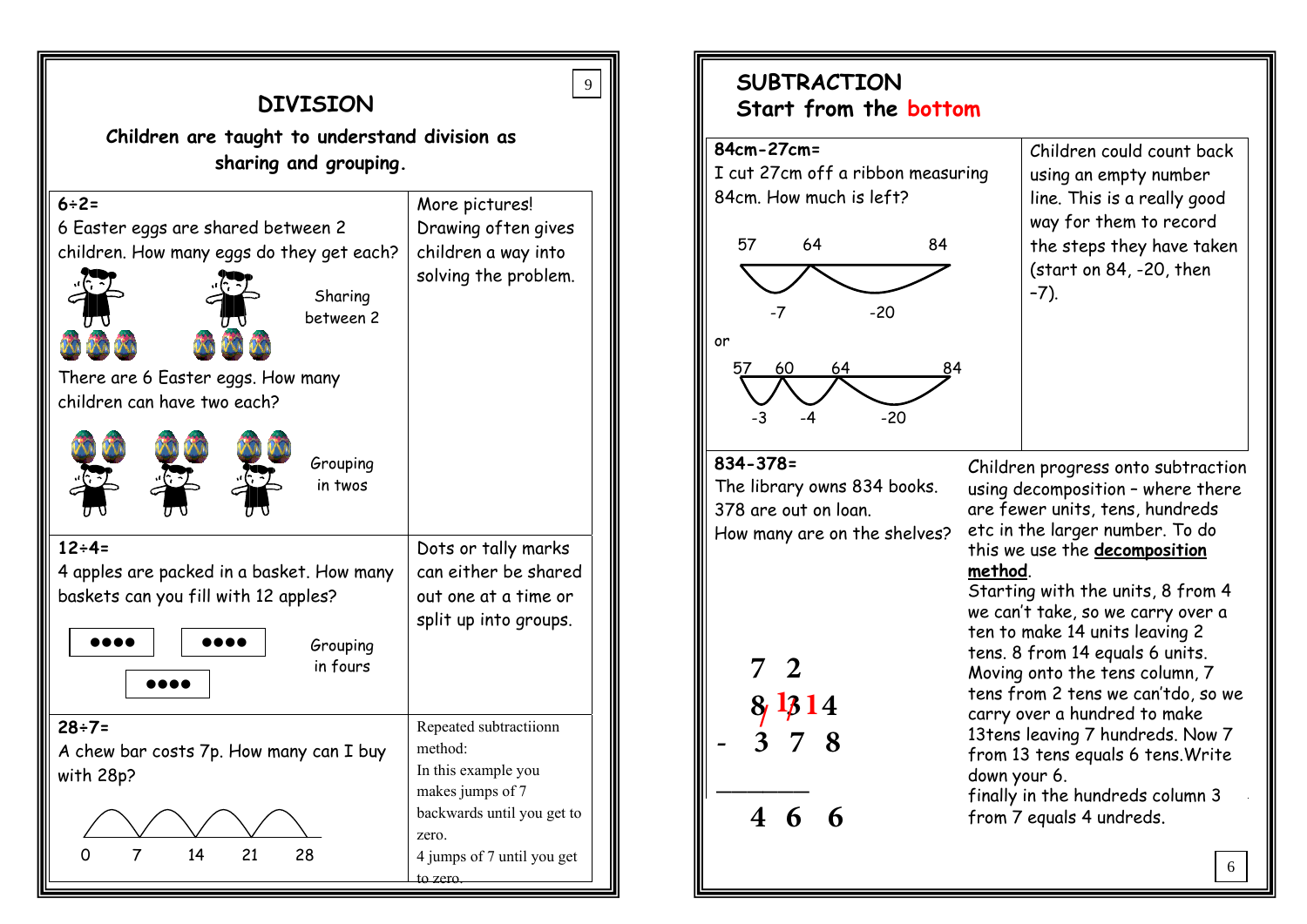| MULTIPLICATION                                                                                                          |                                                                                                                                                                                            |  |
|-------------------------------------------------------------------------------------------------------------------------|--------------------------------------------------------------------------------------------------------------------------------------------------------------------------------------------|--|
| Children are taught to understand multiplication<br>as repeated addition and scaling. It can also<br>describe an array. |                                                                                                                                                                                            |  |
| $2x4=$<br>Each child has two eyes. How many<br>eyes do four children have?                                              | Again a picture can be<br>useful.                                                                                                                                                          |  |
| $5x3=$<br>There are 5 cakes in a pack. How<br>many cakes in 3 packs?<br>5<br>5<br>5                                     | Dots or tally marks are<br>often drawn in groups. This<br>shows 3 groups of 5.                                                                                                             |  |
| $4x3=$<br>A chew costs 4p. How much do 3<br>chews cost?<br>or                                                           | Drawing an array (3 rows of 4<br>or 3 columns of 4) gives<br>children an image of the<br>answer. It also helps<br>develop the understanding<br>that $4x3$ is the same as $3x4$ .<br>$\tau$ |  |
|                                                                                                                         |                                                                                                                                                                                            |  |

| $6x4=$                                  | Children could count on                     |
|-----------------------------------------|---------------------------------------------|
| There are 4 cats. Each cat has 6        | in equal steps, recording                   |
| kittens. How many kittens are there     | each jump on an empty                       |
| altogether?                             | number line. This shows                     |
|                                         | 4 jumps of 6.                               |
|                                         |                                             |
| 6<br>12<br>18<br>24<br>O                |                                             |
| $13x7=$                                 | When numbers get                            |
| There are 13 biscuits in a packet. How  | bigger, it is inefficient                   |
| many biscuits in 7 packets?             | to do lots of small                         |
| $+70$<br>$+21$                          | jumps. Split 13 into                        |
| $10\times 7$                            | parts (10 and 3). This                      |
| 70<br>91                                | gives you two jumps<br>$(10x7$ and $3x7)$ . |
|                                         |                                             |
| $6x124=$                                | This is called the grid                     |
| 124 books were sold. Each book cost     | method. 124 is split into                   |
| £6. How much money was taken?           | parts (100, 20 and 4)                       |
|                                         | and each of these is                        |
| 100 20                                  | multiplied by 6. The                        |
| $\overline{600}$ 120 24 = 744           | three answers are then                      |
|                                         | added together.                             |
| $72\times34=$                           | This method also works                      |
| A cat is 72cm long. A tiger is 34 times | for 'long multiplication'.                  |
| longer. How long is the tiger?          | Again split up the                          |
| 70<br>$\overline{\phantom{a}}$ 2        | numbers and multiply                        |
| 30 2100 60<br>$= 2160$                  | each part. Add across                       |
| 4 <br>280<br>8<br>288                   | the rows, then add                          |
| 2448                                    | those two answers                           |
|                                         | together.                                   |

**MULTIPLICATION MULTIPLICATION**

8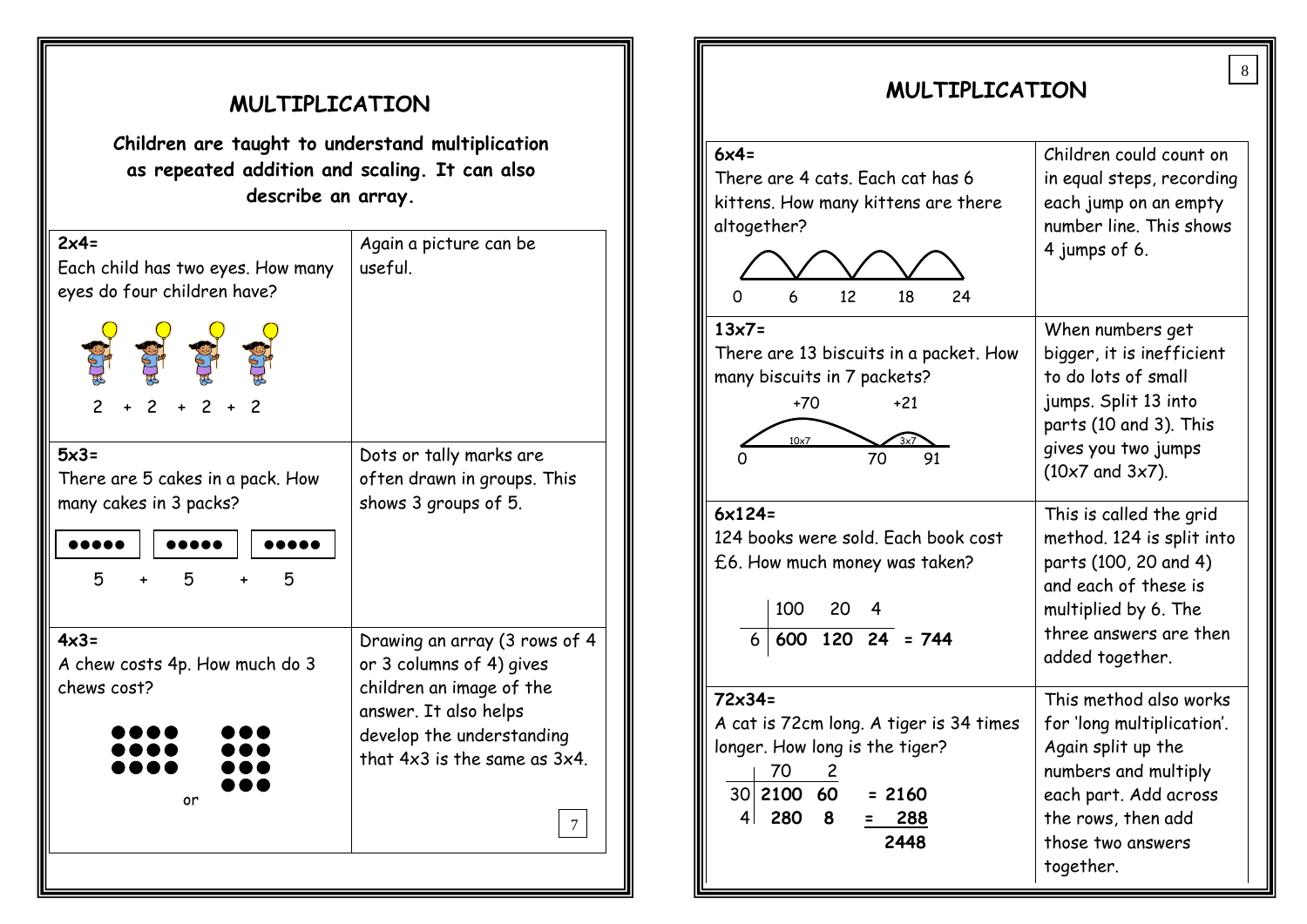#### **Introduction**

 In Bayside Senior School, children receive a daily maths lesson. As a basis for planning the staff use the Revised Primary curriculum which outlines what is expected for children from Junior

#### Infants to Sixth class, www.ncca.ie.

The purpose of this booklet is to outline the various calculation methods that children aretaught as they progress through the school, many

of which look different to the methods thatyou may have been taught in your primary school

days. As children progress through theschool, they are building up a bank of strategies

that can be applied when appropriate. Each strategy can be refined or extended to suit the calculation needed. We hope the explanations and examples of strategies will help you to assist your child at home.

We want all children to realise that maths is more than adding, subtracting, multiplying and dividing. We want children to be able to connect maths to their everyday lives.

Included in the booklet are also various ideas and suggestions for maths activities that you can enjoy doing with your child in the world away from school. It is not an exhaustive list and you will doubtless have many more ideas of your own.

**1**

#### **Short Multiplication**



**The children begin to use more standard written methods working vertically. Children are reminded that digits of the same value must be underneath each other.** 

 **Starting with the units, 7 x 8 = 56. The 6 goes in the units column and the 5 tens are carried just above the line under the tens.**

  **7 x2 =14 plus 5 equals 19, put down your 9 and carry your 1,** 

**7x4=28 plus 1=29.** 

 **Write your answer under the line. Carried numbers must be small.**



**Long multiplication:**

**Again starting from the bottom.** 

**Complete the first line of multiplication as above.**

 **When stating the second line of long multiplication firstly put down a zero.** 

**4x8-32 put down my 2 and carry my 3.** 

**4x2=8 plus 3 =11 put down your 1 and carry your 1.**

**4x4=16 plus 1=17** 

**Now add keeping the numbers in the correct columns.**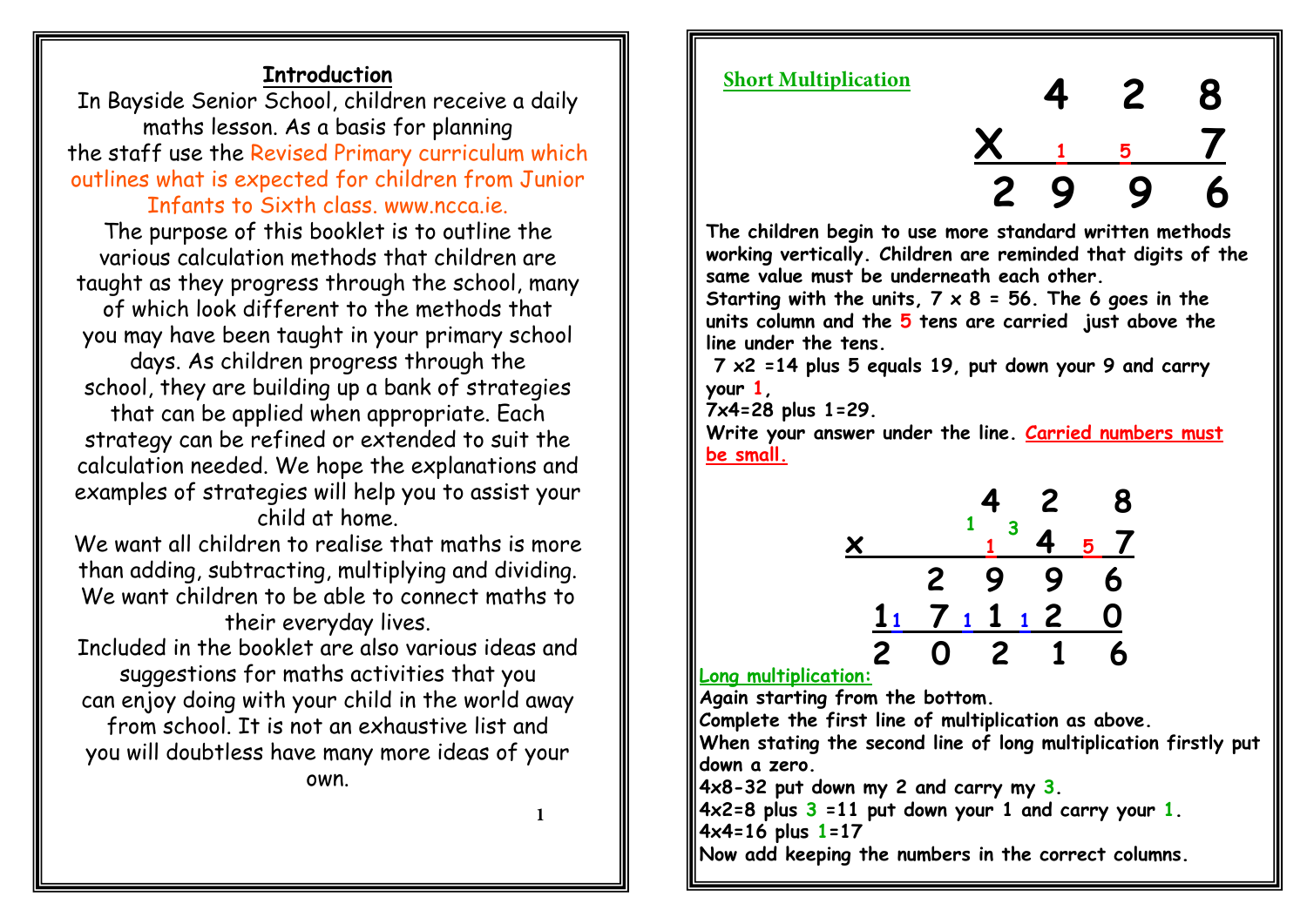# Copies

 Children are taught how to rule thir copies with a margin and to date their work. Sums should be neatly laid out with one figure in each box.

There is a new emphasis in maths on process rather than product. To this end all calculations are seen as important in a sum and are not konwn as rough work as in the past. Al calculations therefore are done on the page neatly with the sum.

# Equipment:



Each child needs to have their **own** maths equipment as listed on their booklist for that year.

#### **Suggested equipment:**

Pencil,eraser, clear ruler,parer, two (small squared ) copies A protractor for 5th and 6th classA calculator for 4th, 5th and 6th classes.







# **Maths Problem Solving Strategies**